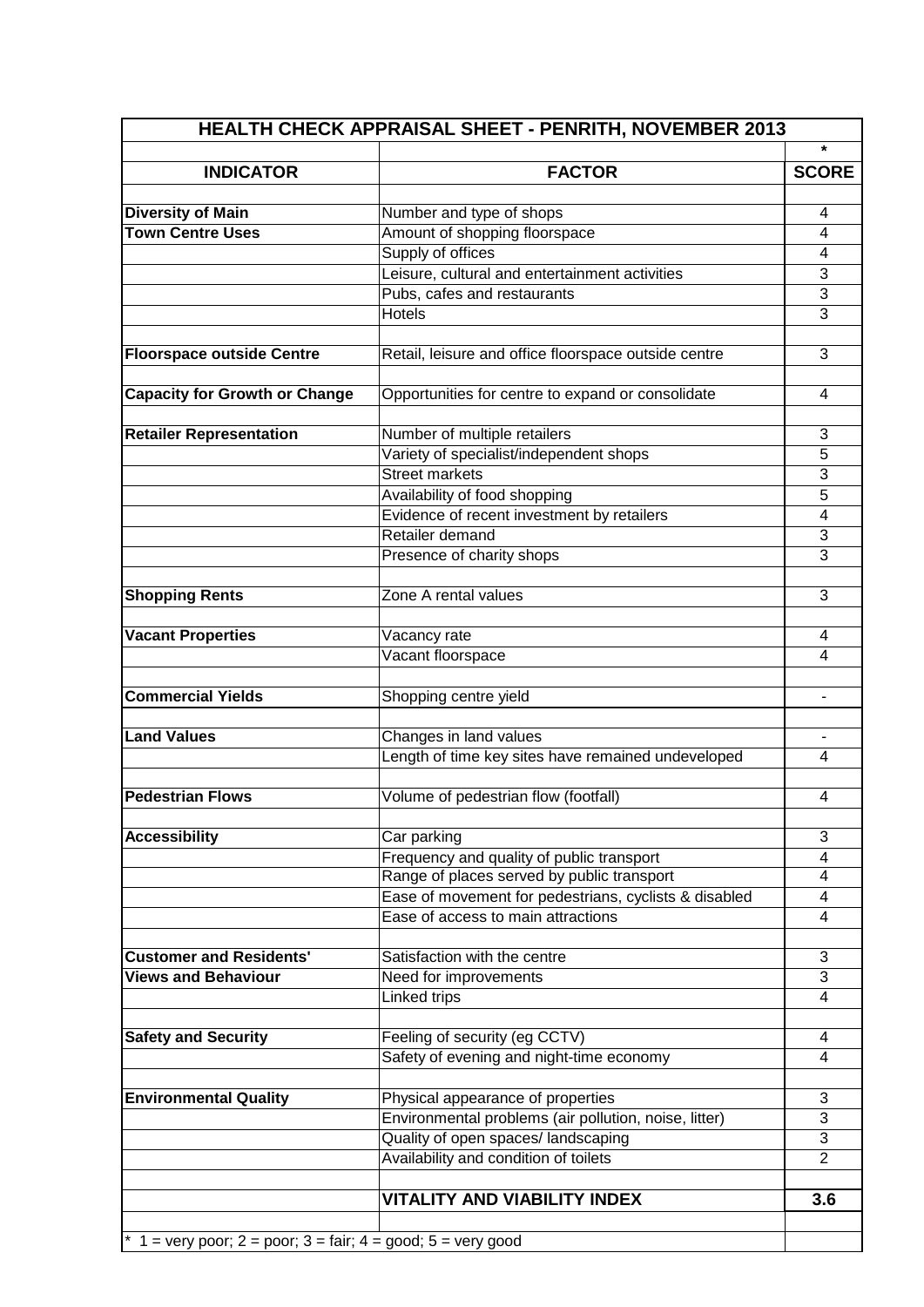|                                                                | <b>HEALTH CHECK APPRAISAL SHEET - ALSTON, NOVEMBER 2013</b>                                |                                  |
|----------------------------------------------------------------|--------------------------------------------------------------------------------------------|----------------------------------|
|                                                                |                                                                                            | $\star$                          |
| <b>INDICATOR</b>                                               | <b>FACTOR</b>                                                                              | <b>SCORE</b>                     |
|                                                                |                                                                                            |                                  |
| <b>Diversity of Main</b>                                       | Number and type of shops                                                                   | 3                                |
| <b>Town Centre Uses</b>                                        | Amount of shopping floorspace                                                              | 3                                |
|                                                                | Supply of offices<br>Leisure, cultural and entertainment activities                        | $\overline{2}$<br>$\overline{2}$ |
|                                                                | Pubs, cafes and restaurants                                                                | $\overline{2}$                   |
|                                                                | <b>Hotels</b>                                                                              | $\overline{2}$                   |
|                                                                |                                                                                            |                                  |
| <b>Floorspace outside Centre</b>                               | Retail, leisure and office floorspace outside centre                                       | 5                                |
|                                                                |                                                                                            |                                  |
| <b>Capacity for Growth or Change</b>                           | Opportunities for centre to expand or consolidate                                          | $\overline{2}$                   |
|                                                                |                                                                                            |                                  |
| <b>Retailer Representation</b>                                 | Number of multiple retailers                                                               | 1                                |
|                                                                | Variety of specialist/independent shops                                                    | $\overline{4}$                   |
|                                                                | <b>Street markets</b>                                                                      | 4                                |
|                                                                | Availability of food shopping                                                              | 3                                |
|                                                                | Evidence of recent investment by retailers                                                 | $\overline{2}$                   |
|                                                                | Retailer demand                                                                            |                                  |
|                                                                | Presence of charity shops                                                                  | 4                                |
|                                                                |                                                                                            |                                  |
| <b>Shopping Rents</b>                                          | Zone A rental values                                                                       |                                  |
|                                                                |                                                                                            |                                  |
| <b>Vacant Properties</b>                                       | Vacancy rate                                                                               | 3                                |
|                                                                | Vacant floorspace                                                                          | 3                                |
| <b>Commercial Yields</b>                                       |                                                                                            |                                  |
|                                                                | Shopping centre yield                                                                      | $\qquad \qquad \blacksquare$     |
| <b>Land Values</b>                                             | Changes in land values                                                                     |                                  |
|                                                                | Length of time key sites have remained undeveloped                                         |                                  |
|                                                                |                                                                                            |                                  |
| <b>Pedestrian Flows</b>                                        | Volume of pedestrian flow (footfall)                                                       | 3                                |
|                                                                |                                                                                            |                                  |
| <b>Accessibility</b>                                           | Car parking                                                                                | $\overline{2}$                   |
|                                                                | Frequency and quality of public transport                                                  | 3                                |
|                                                                | Range of places served by public transport                                                 | 3                                |
|                                                                | Ease of movement for pedestrians, cyclists & disabled                                      | 3                                |
|                                                                | Ease of access to main attractions                                                         | 3                                |
|                                                                |                                                                                            |                                  |
| <b>Customer and Residents'</b>                                 | Satisfaction with the centre                                                               | 4                                |
| <b>Views and Behaviour</b>                                     | Need for improvements                                                                      | 4                                |
|                                                                | Linked trips                                                                               | 4                                |
|                                                                |                                                                                            |                                  |
| <b>Safety and Security</b>                                     | Feeling of security (eg CCTV)                                                              | 4                                |
|                                                                | Safety of evening and night-time economy                                                   | $\overline{4}$                   |
|                                                                |                                                                                            |                                  |
| <b>Environmental Quality</b>                                   | Physical appearance of properties<br>Environmental problems (air pollution, noise, litter) | 2.9<br>4                         |
|                                                                | Quality of open spaces/ landscaping                                                        | 4                                |
|                                                                | Availability and condition of toilets                                                      | 4                                |
|                                                                |                                                                                            |                                  |
|                                                                | <b>VITALITY AND VIABILITY INDEX</b>                                                        | 3.1                              |
|                                                                |                                                                                            |                                  |
| $*$ 1 = very poor; 2 = poor; 3 = fair; 4 = good; 5 = very good |                                                                                            |                                  |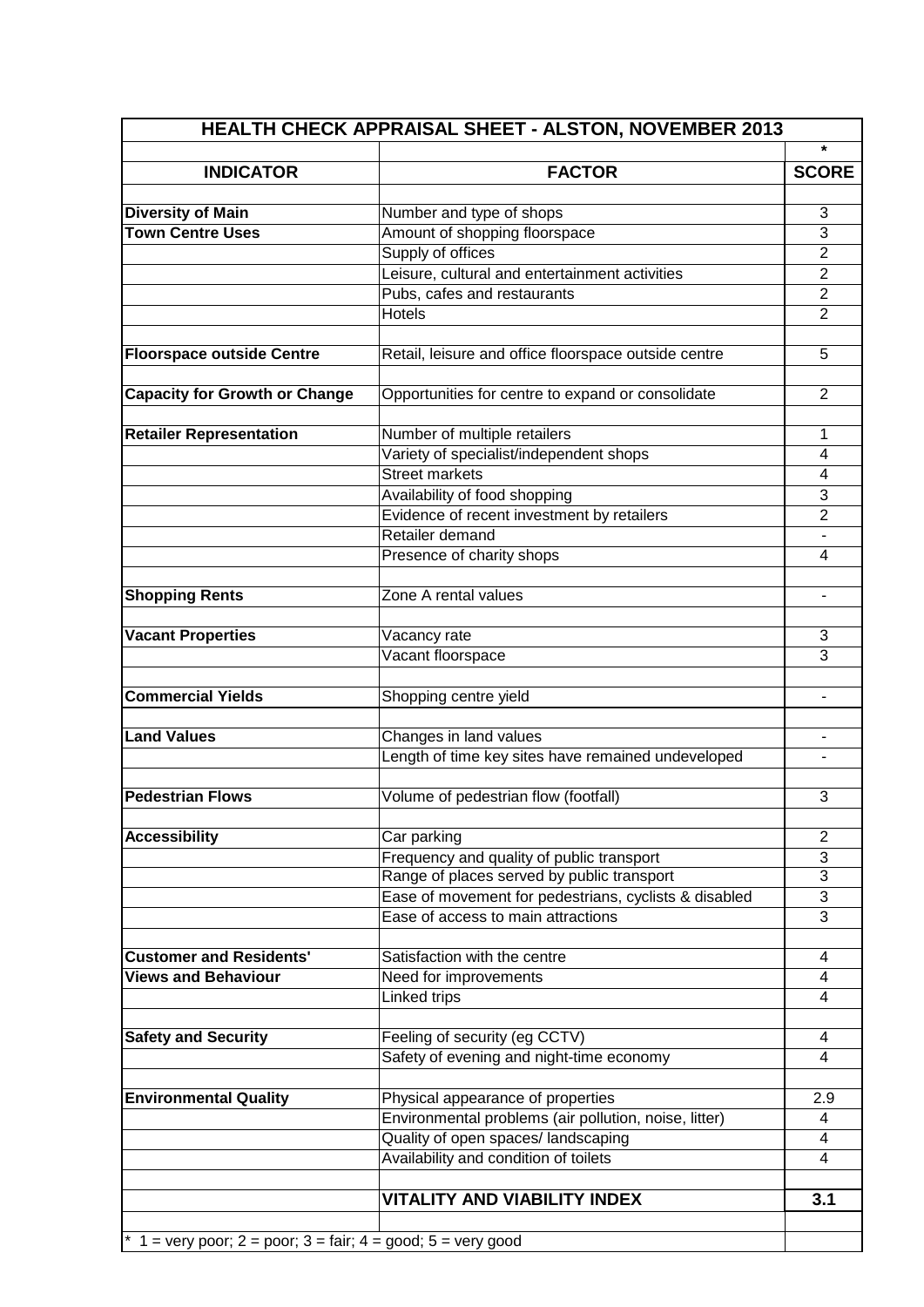| HEALTH CHECK APPRAISAL SHEET - APPLEBY, NOVEMBER 2013          |                                                               |                         |  |  |
|----------------------------------------------------------------|---------------------------------------------------------------|-------------------------|--|--|
|                                                                |                                                               | *                       |  |  |
| <b>INDICATOR</b>                                               | <b>FACTOR</b>                                                 | <b>SCORE</b>            |  |  |
|                                                                |                                                               |                         |  |  |
| <b>Diversity of Main</b>                                       | Number and type of shops                                      | 3                       |  |  |
| <b>Town Centre Uses</b>                                        | Amount of shopping floorspace                                 | 3                       |  |  |
|                                                                | Supply of offices                                             | 3                       |  |  |
|                                                                | Leisure, cultural and entertainment activities                | 4                       |  |  |
|                                                                | Pubs, cafes and restaurants                                   | $\overline{\mathbf{4}}$ |  |  |
|                                                                | <b>Hotels</b>                                                 | 4                       |  |  |
|                                                                |                                                               |                         |  |  |
| <b>Floorspace outside Centre</b>                               | Retail, leisure and office floorspace outside centre          | 5                       |  |  |
|                                                                |                                                               |                         |  |  |
| <b>Capacity for Growth or Change</b>                           | Opportunities for centre to expand or consolidate             | 2                       |  |  |
|                                                                |                                                               |                         |  |  |
| <b>Retailer Representation</b>                                 | Number of multiple retailers                                  | $\overline{2}$          |  |  |
|                                                                | Variety of specialist/independent shops                       | $\overline{4}$          |  |  |
|                                                                | <b>Street markets</b>                                         | 3                       |  |  |
|                                                                | Availability of food shopping                                 | 3                       |  |  |
|                                                                | Evidence of recent investment by retailers<br>Retailer demand | $\overline{2}$          |  |  |
|                                                                |                                                               | $\overline{\mathbf{4}}$ |  |  |
|                                                                | Presence of charity shops                                     |                         |  |  |
|                                                                | Zone A rental values                                          |                         |  |  |
| <b>Shopping Rents</b>                                          |                                                               |                         |  |  |
| <b>Vacant Properties</b>                                       | Vacancy rate                                                  | 4                       |  |  |
|                                                                | Vacant floorspace                                             | 4                       |  |  |
|                                                                |                                                               |                         |  |  |
| <b>Commercial Yields</b>                                       | Shopping centre yield                                         |                         |  |  |
|                                                                |                                                               |                         |  |  |
| <b>Land Values</b>                                             | Changes in land values                                        |                         |  |  |
|                                                                | Length of time key sites have remained undeveloped            |                         |  |  |
|                                                                |                                                               |                         |  |  |
| <b>Pedestrian Flows</b>                                        | Volume of pedestrian flow (footfall)                          | $\overline{2}$          |  |  |
|                                                                |                                                               |                         |  |  |
| <b>Accessibility</b>                                           | Car parking                                                   | 3                       |  |  |
|                                                                | Frequency and quality of public transport                     | 3                       |  |  |
|                                                                | Range of places served by public transport                    | 3                       |  |  |
|                                                                | Ease of movement for pedestrians, cyclists & disabled         | 4                       |  |  |
|                                                                | Ease of access to main attractions                            | 4                       |  |  |
|                                                                |                                                               |                         |  |  |
| <b>Customer and Residents'</b>                                 | Satisfaction with the centre                                  | 4                       |  |  |
| <b>Views and Behaviour</b>                                     | Need for improvements                                         | 4                       |  |  |
|                                                                | Linked trips                                                  | 4                       |  |  |
|                                                                |                                                               |                         |  |  |
| <b>Safety and Security</b>                                     | Feeling of security (eg CCTV)                                 | 4                       |  |  |
|                                                                | Safety of evening and night-time economy                      | 4                       |  |  |
|                                                                |                                                               |                         |  |  |
| <b>Environmental Quality</b>                                   | Physical appearance of properties                             | 3.4                     |  |  |
|                                                                | Environmental problems (air pollution, noise, litter)         | 4                       |  |  |
|                                                                | Quality of open spaces/ landscaping                           | 4                       |  |  |
|                                                                | Availability and condition of toilets                         | 3                       |  |  |
|                                                                |                                                               |                         |  |  |
|                                                                | <b>VITALITY AND VIABILITY INDEX</b>                           | 3.5                     |  |  |
|                                                                |                                                               |                         |  |  |
| $*$ 1 = very poor; 2 = poor; 3 = fair; 4 = good; 5 = very good |                                                               |                         |  |  |